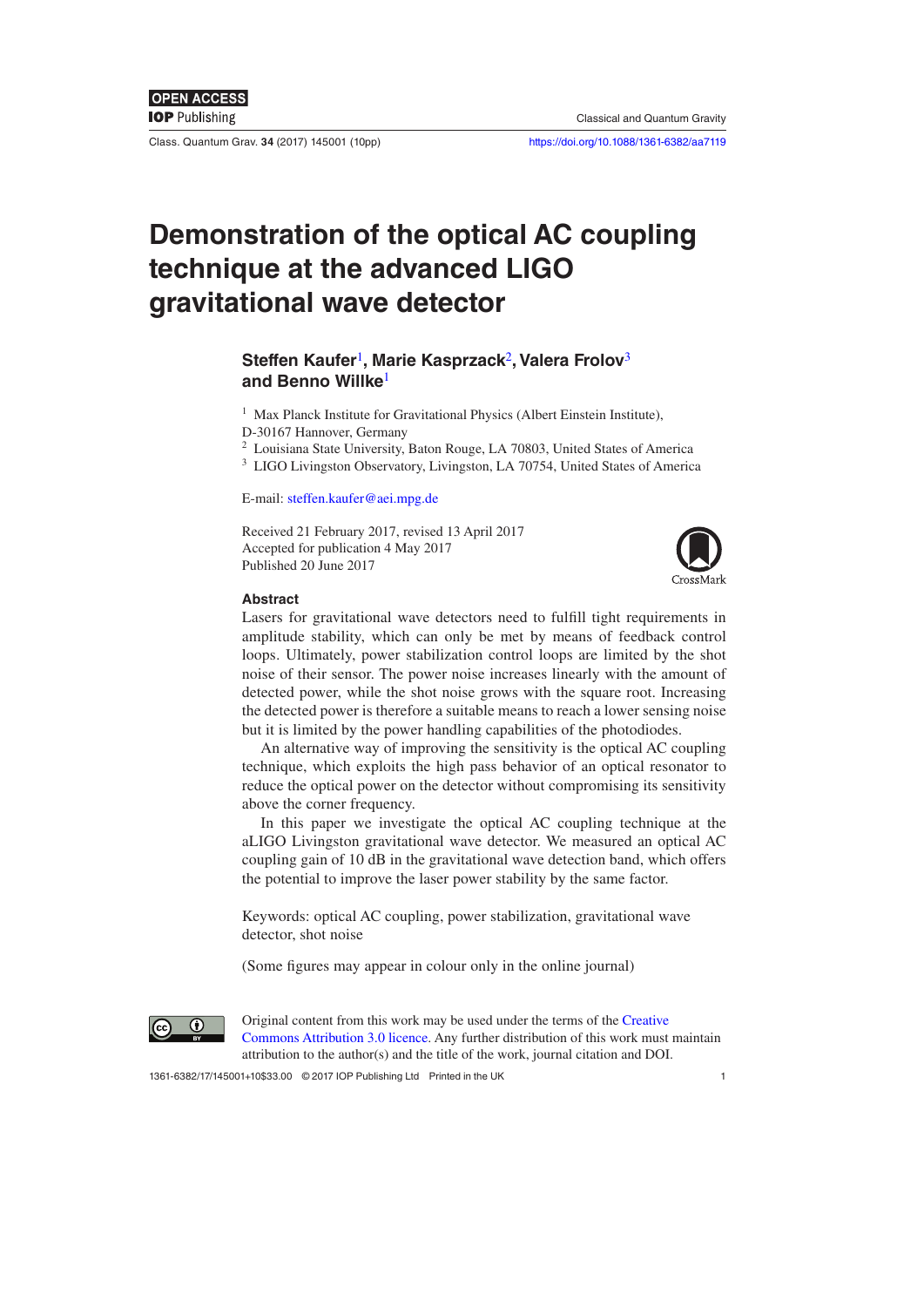#### **1. Introduction**

The first detection of gravitational waves in 2015 started the age of gravitational wave astronomy [[1,](#page-9-1) [2\]](#page-9-2). Current gravitational wave interferometers are large-scale Michelson interferometers enhanced with advanced interferometry techniques like signal and power recycling or arm cavities [\[3](#page-9-3)]. The interferometers transfer a differential phase modulation induced by a gravitational wave into a power modulation at the output port.

In the second generation gravitational wave detectors several effects induce a coupling from technical laser power noise into the readout channel of the interferometers [[4](#page-9-4)–[6\]](#page-9-5). The DC readout scheme [[7\]](#page-9-6) induces the dominant coupling for high frequencies, while radiation pressure differences in the arm cavities caused by mirror imperfections have the strongest impact at low frequencies [[8\]](#page-9-7).

The relative power stability reached by the currently used feedback control loops is limited by their detector shot noise. Since the relative shot noise falls with the square root of the detected optical power, detecting more power can lower this limitation. Unfortunately, commercially available photodiodes become unreliable if they have to handle too much power. To reach the required relative power noise of  $2 \cdot 10^{-9}$  Hz<sup>-1/2</sup> at 10 Hz a shot noise limited photodiode array, detecting 200 mW, had to be developed [\[9\]](#page-9-8). While it will become increasingly difficult to reach better stabilities by detecting more optical power, alternative techniques become more attractive.

The optical AC coupling (OAC) technique can improve the sensitivity of a detector compared to its classical shot noise limitation without increasing the amount of detected power [\[10](#page-9-9), [11](#page-9-10)]. The idea of OAC is to place the detector of the power stabilization feedback control loop in reflection of a narrow linewidth resonator. The optical high pass behavior of the resonator concerning noise sidebands on the reflected light is then used to change the signal to shot noise ratio on the detector.

OAC could provide a suitable way to satisfy the stability requirements of future gravitational wave detectors like the Einstein telescope [\[12](#page-9-11)] without developing increasingly complex photodiode arrays.

It was already demonstrated in table top power stabilization experiments, decreasing sensor noise for frequencies above 100kHz [\[13](#page-9-12)]. An improvement for lower frequencies was prevented by the broad bandwidth of the resonators used in these experiments.

Here we investigated the OAC technique at the aLIGO Livingston detector. The aLIGO detectors inherently provide resonators with low linewidth, due to the 4 km armlength of the interferometer and the recycling techniques mentioned above.

We report on the first measurement of an optical AC coupling transfer function in the gravitational wave detection band, performed at the aLIGO Livingston gravitational wave detector.

Our measurement demonstrates a 10 dB increased signal to shot noise ratio for a power noise sensor using OAC compared to a classical detection scheme. It marks the first step towards an implementation of OAC at gravitational wave detectors.

We will start this article with a summary about the optical AC coupling theory before we describe how we measured the OAC transfer function at the aLIGO Livingston detector. After an overview of the parameters included in the calibration our results and the consequences for gravitational wave detectors will be discussed.

# **2. Optical AC coupling**

The basic idea of optical AC coupling is simple: the detector of the power stabilization feedback control loop is placed in reflection of an impedance matched optical resonator with a narrow linewidth. When the laser light is resonant in the cavity the carrier light in reflection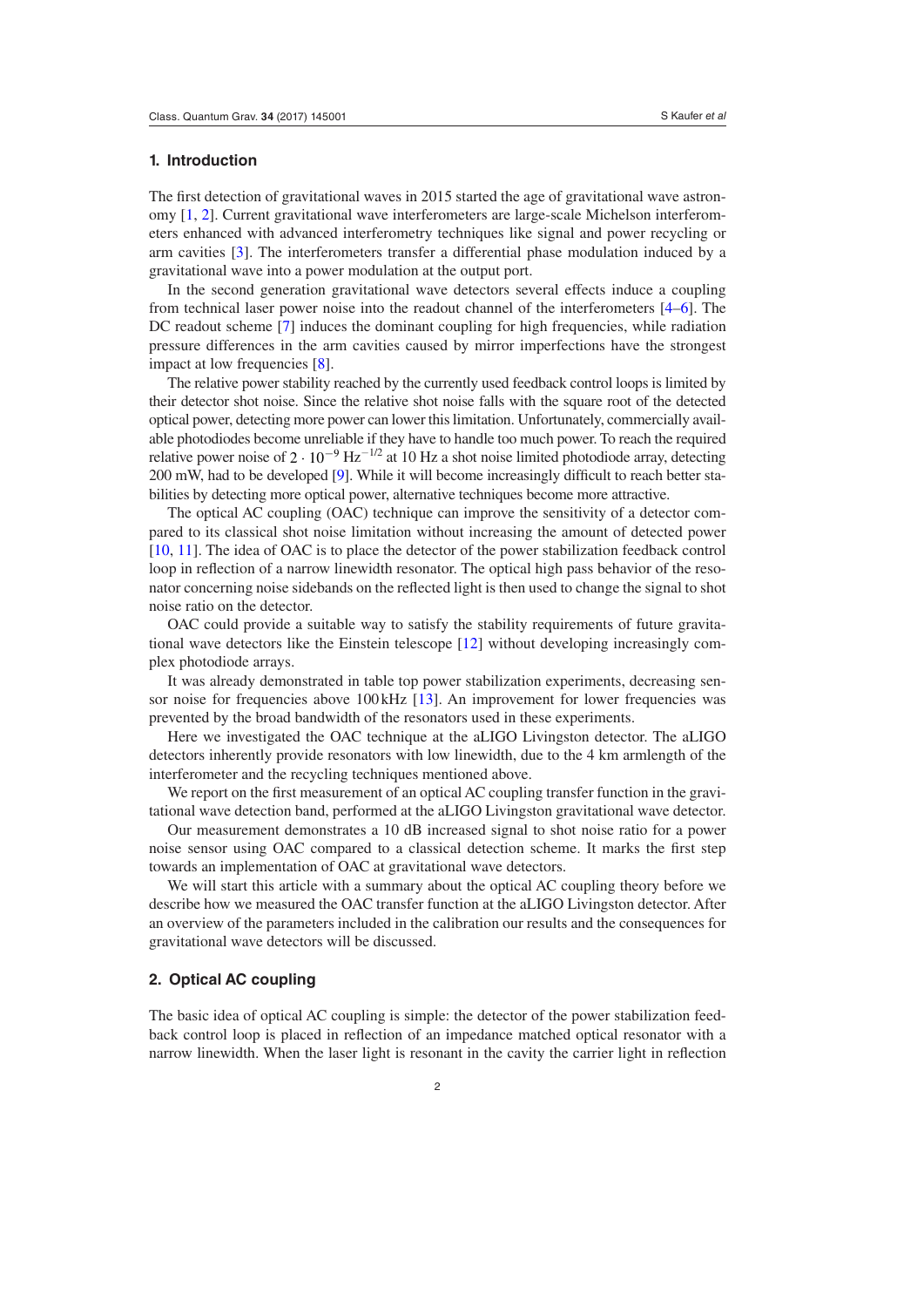<span id="page-2-0"></span>

**Figure 1.** Left: optical AC coupling illustration in the sideband picture. The carrier light field with white noise sidebands is shining onto a locked resonator. The carrier and the sidebands within the linewidth of the resonator enter the cavity and are enhanced resonantly. The field in reflection is composed of the field directly reflected at the input mirror and the field leaking out of the cavity into the reflection port. The impedance matching then determines the phase relation between carrier component and noise sidebands in reflection of the resonator. Right: transfer function from relative power fluctuations on the incoming beam to relative power fluctuations in reflection of a cavity with corner frequency  $f_0$ .

is suppressed. This is due to destructive interference between the directly reflected field and the fraction of the circulating field that leaks into the reflection port. The amplitude noise sidebands above the resonator linewidth, however, are fully reflected and hence preserved at their original size.

The field amplitude  $U_{\text{in}}(f)$  of an amplitude modulated laser beam incident to a resonator can be denoted as:

$$
U_{\text{in}}(f) = (U_0 + U_1)(1 + \underbrace{\frac{m}{2}e^{-i2\pi ft}}_{M^-} + \underbrace{\frac{m}{2}e^{i2\pi ft}}_{M^+})
$$
\n(1)

The modulation index is given by *m*, while the frequency of the amplitude modulation is denoted by *f*.  $U_0$  is the portion of  $U_{\text{in}}(f)$  which is resonant in the optical resonator. Therefore  $U_1$  represents non resonant portion of  $U_{\text{in}}(f)$ , which consists of higher order TEM modes as well as RF-sidebands.  $U_0$  and  $U_1$  are connected due to the finite total optical power  $P_0$  and the mode matching coefficient p.

$$
P_0 = U_0^2 + U_1^2 \qquad U_0^2 = (1 - p)P_0 \qquad U_1^2 = pP_0 \tag{2}
$$

For improved readability the lower and upper sidebands will be denoted with *M*<sup>−</sup> and *M*<sup>+</sup> respectively.

The filter effect of an optical resonator with corner frequency  $f_0$  for amplitude modulations is described by  $h(f) = 1/(1 + i(f/f_0))$ . The linewidth is the full width at half maximum of the resonator's transmission (see figure [1\)](#page-2-0), while the corner frequency  $f_0$  is the half width at half maximum.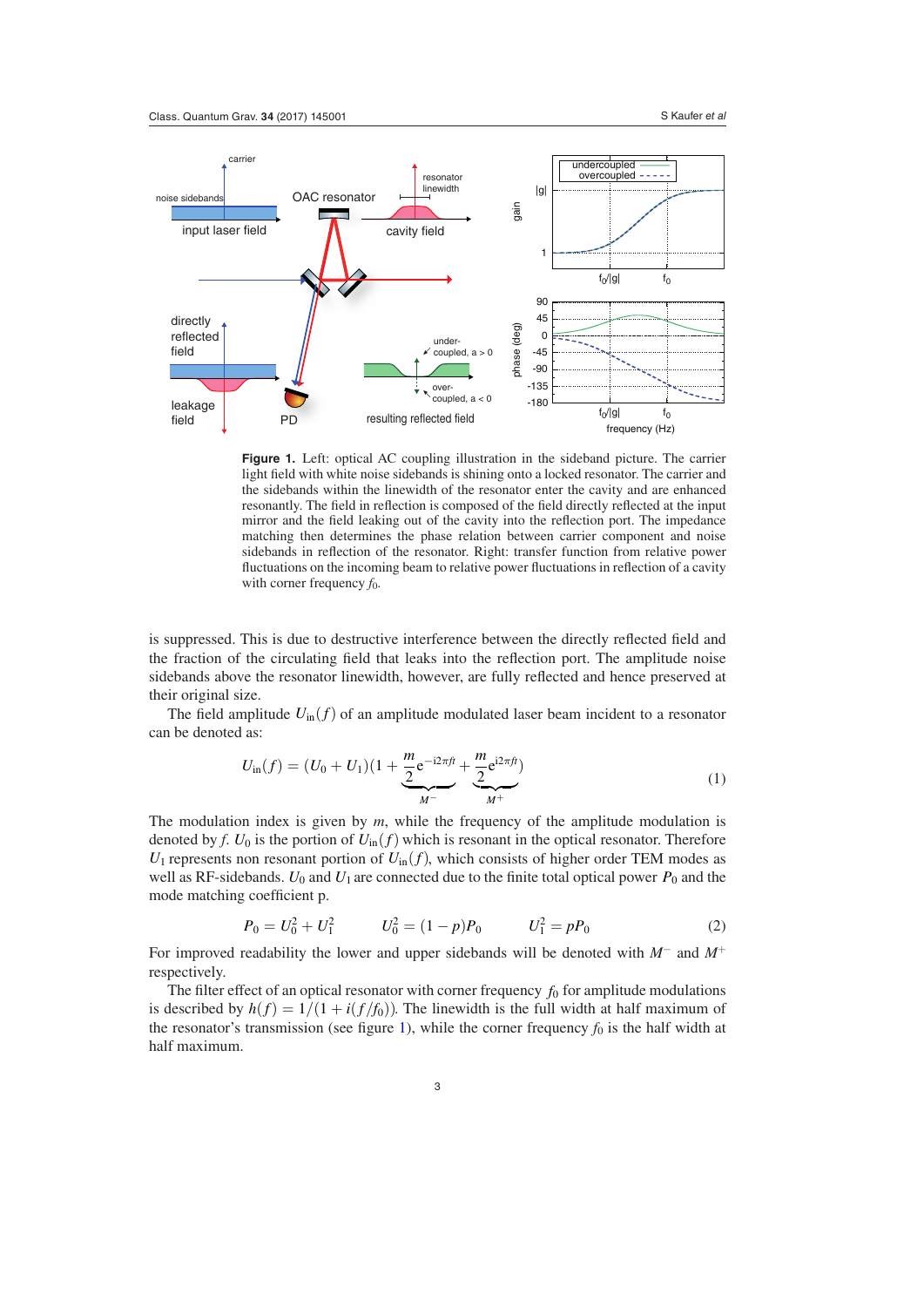The reflected field amplitude  $U_{\text{refl}}(f)$  for high mirror reflectivities, is deduced by adding up the directly reflected field and the leakage field of the resonator (see figure [1](#page-2-0)). The leakage field is weighted with  $h(f)$ , which affects the noise sidebands only.

$$
U_{\text{refl}}(f) = aU_0 + U_1 + [(1 - (1 - a)h^*(f))U_0 + U_1]M^- + [(1 - (1 - a)h(f))U_0 + U_1]M^+(3)
$$

The impedance matching *a* describes the ratio between the carrier field of the incoming beam and the carrier field of the resulting reflected field [\[13](#page-9-12), [14](#page-9-13)]. It depends on the cavity mirror reflectivities and the internal losses such as scattering and aperture losses due to the finite mirror size.

A negative impedance matching indicates a 180◦ phase difference between the carrier of the resulting field and the carrier of the incoming field. This occurs when the leakage field is larger than the directly reflected field and is referred to as the overcoupled impedance matching. A positive impedance matching means both carrier components have the same phase, which is referred to as undercoupled impedance matching.

The photodetector will sense power fluctuations instead of amplitude fluctuations. Therefore the powers  $P_{\text{in}}(f) = U_{\text{in}}(f) \cdot U_{\text{in}}^*(f)$  and  $P_{\text{refl}}(f) = U_{\text{refl}}(f) \cdot U_{\text{refl}}^*(f)$  have to be derived. For small modulations  $m \ll 1$  terms of order  $m^2$  can be neglected:

$$
P_{\text{in}}(f) = \underbrace{(U_0^2 + U_1^2)}_{P_{\text{in,DC}}} + \underbrace{2\ (U_0^2 + U_1^2)\ (M^- + M^+)}_{P_{\text{in,AC}}}
$$
(4)

With the attenuation factor *K* and the phase  $\kappa$ , both depending on *a*, *p*,  $f_0$  and *f* the reflected power is:

$$
P_{\text{refl}}(f) = \underbrace{a^2 U_0^2 + U_1^2}_{P_{\text{ref,DC}}} + \underbrace{2 K (M^- e^{-i\kappa} + M^+ e^{i\kappa})}_{P_{\text{refl,AC}}}
$$
(5)

The transfer function of relative power fluctuations on the incoming beam to relative power fluctuations on the reflected beam (see figure [1\)](#page-2-0) is given by [\[13](#page-9-12)]:

<span id="page-3-0"></span>
$$
G_{\text{oac}}(f) = \frac{P_{\text{refl,AC}}}{P_{\text{refl,DC}}} / \frac{P_{\text{in,AC}}}{P_{\text{in,DC}}} = g - (g - 1) \ h(f). \tag{6}
$$

 $G_{\text{oac}}(f)$  will be referred to as optical AC coupling transfer function. The factor *g* is a measure for the maximal gain in sensitivity and will therefore be referred to as optical AC coupling gain. Its value depends on the resonator's impedance matching *a* and its non resonant mode content *p* as follows:

<span id="page-3-1"></span>
$$
g(a,p) = \frac{p + a(1-p)}{p + a^2(1-p)}.
$$
\n(7)

The maximum gain is reached for frequencies above the corner frequency of the resonator, but the improvement in sensitivity can be up to 3 dB at  $f = f_0/g$ .

Gravitational wave detectors have their most stringent power stability requirements at low frequencies. For aLIGO these requirements are set to be a relative power noise of  $2 \cdot 10^{-9}$  $\text{Hz}^{-1/2}$  at 10 Hz [\[15](#page-9-14)]. To make efficient use of the optical AC coupling technique in a gravitational wave detector a resonator with a corner frequency smaller than 10 Hz is necessary. Due to the 4 km long arm cavities and the recycling techniques used to increase the sensitivity, the aLIGO detectors inherently provide such a resonator. The interferometer which is working close to the dark fringe and is enhanced with signal recycling as well as arm cavities can be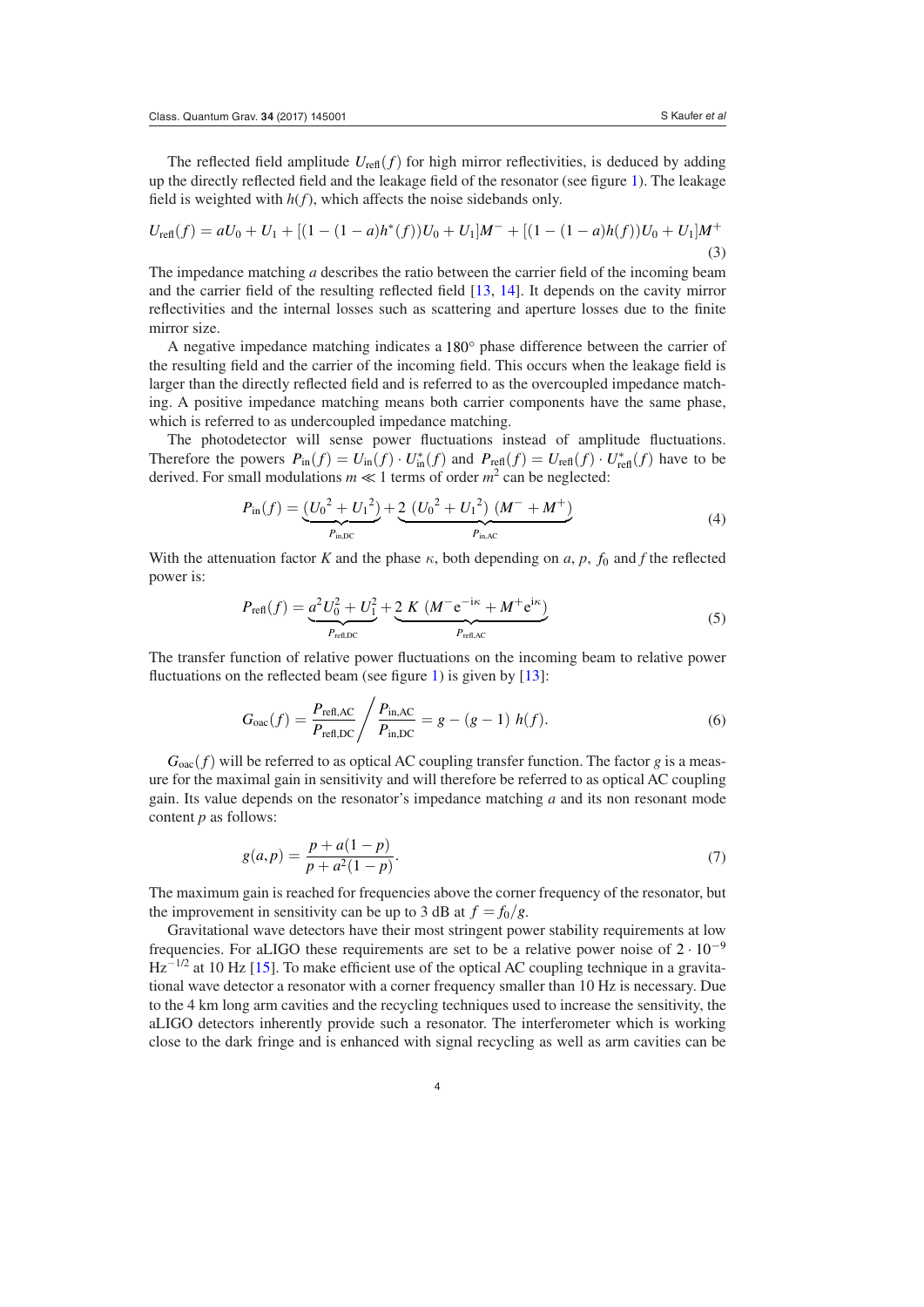<span id="page-4-0"></span>

**Figure 2.** Simplified aLIGO setup illustrating the measurement points for the incoming and reflected beam as well the acousto-optic modulator (AOM), which was used for the amplitude modulation. The coupled cavity is formed by the power recycling mirror (PRM) and the interferometer, which can be handeled as a compound mirror. The incoming field  $U_{\text{in}}$  is picked off downstream of the input mode cleaner with  $PD_{\text{in}}$ . The reflected field  $U_{\text{refl}}$  is measured at the Faraday isolator (FI) with PD<sub>refl</sub>

seen as a compound mirror. This compound mirror and the power recycling mirror form the so called coupled cavity with a corner frequency of approximately 0.6 Hz.

Measuring an optical AC coupling transfer function at the aLIGO detectors requires two photodetectors and an amplitude modulator. When the laser beam is resonant in the coupled cavity the amplitude modulator is used to imprint amplitude modulations. The first photodetector is used to sense the modulations incident to the coupled cavity, while the second one detects the modulation in its reflection. The optical AC coupling transfer function is measured as transfer function from power modulation on PD<sub>in</sub> to power modulation on PD<sub>refl</sub> (see equation  $(6)$  $(6)$ ).

### <span id="page-4-1"></span>**3. Experimental setup**

Our experiment was performed at the aLIGO Livingston gravitational wave detector. A simplified sketch of the optical setup can be found in figure [2](#page-4-0).

The laser beam coming from the 200W laser system is passing through an acousto-optic modulator (AOM). The AOM is an integral part of the laser system, located outside the aLIGO vacuum system. It is used as the actuator for the power stabilization feedback control loop and can be utilized to imprint additional power modulations for our transfer function measurement.

After entering the vacuum envelope the beam is transmitted through the suspended input mode cleaner (IMC), a 16.7 m long, three mirror resonator with a Finesse of 515 [[16\]](#page-9-15). After transmission through a Faraday isolator (FI) the beam enters the coupled cavity formed by the power recycling mirror (PRM) and the 4 km arm length interferometer.

The interferometer comprised of the beamsplitter and the arm cavities is stabilized to the dark fringe operation point, such that almost all light is reflected back towards the input port. Hence the interferometer can be described by a compound mirror forming the second mirror of the coupled cavity.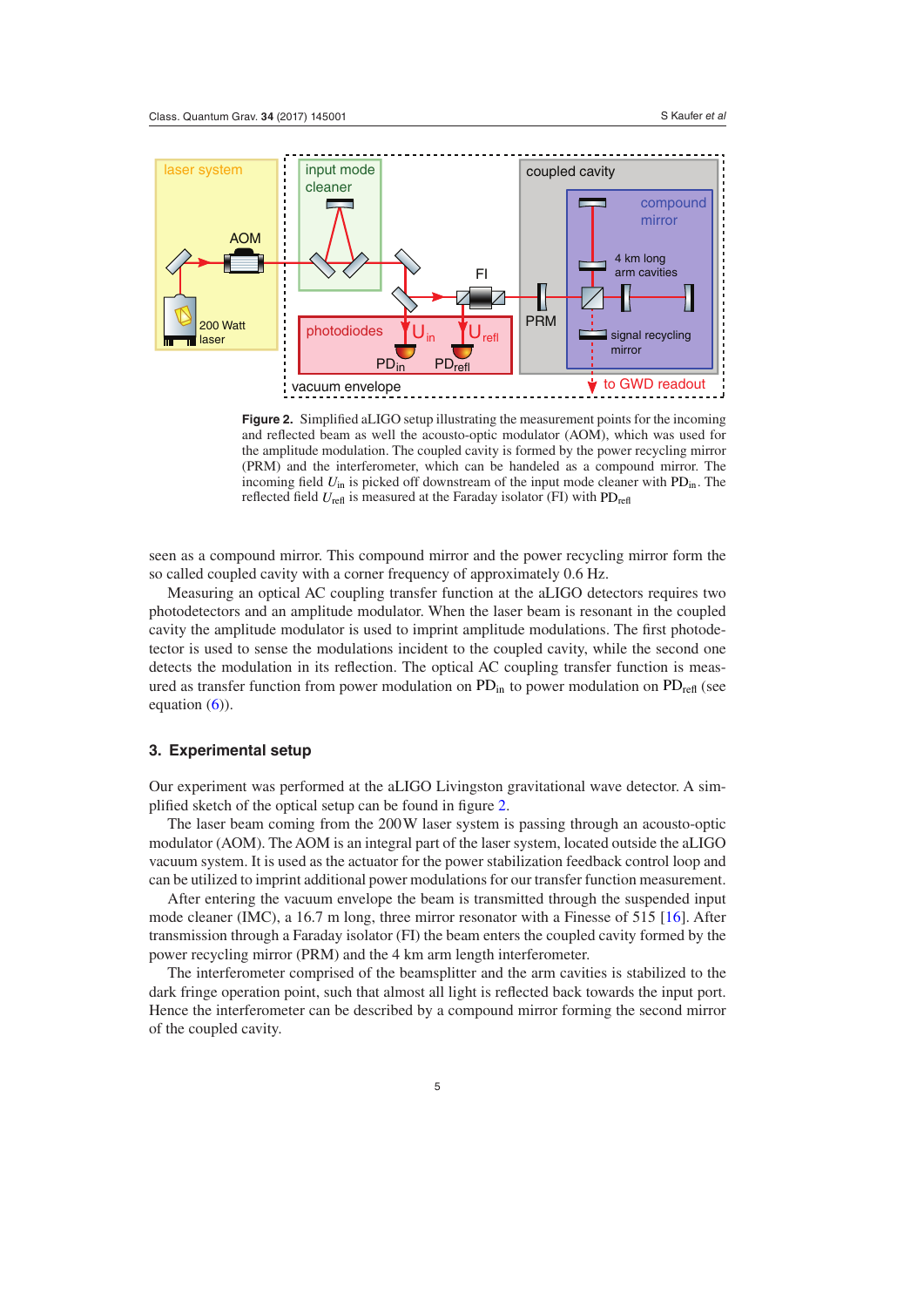The first photodiode,  $PD_{in}$ , is used to measure power modulation incident to the coupled cavity. It is located in transmission of an alignment mirror, downstream of the IMC

The second photodiode,  $PD_{refl}$ , detects the light reflected from the coupled cavity, which is separated from the incoming beam by the Faraday isolator.

These two photodiodes are used to compute the OAC transfer function  $G_{0ac}(f)$  (see equation  $(6)$  $(6)$ ).

Both photodiodes were already installed as a part of the standard aLIGO optical layout and hence ready to be used for our transfer function measurement without further modifications.  $PD_{\text{refl}}$  is normally used to create error signals for the common arm length degree of freedom (DOF) and the signal recycling cavity length DOF  $[17]$  $[17]$ . PD<sub>in</sub> is usually used as a sensor of the power stabilization feedback control loop. The feedback control loop had to be disabled for our transfer function measurement, otherwise the imprinted modulation would have been suppressed.

#### **4. Measurement and calibration**

This section will give a brief summary of the measurement and calibration procedure.

Both photodiodes,  $PD_{in}$  and  $PD_{ref}$ , produce different voltages for a specific power modulation imprinted by the AOM. For the purpose of this paper a relative calibration between both photodiodes was necessary.

Therefore the central beamsplitter of the Michelson interferometer was intentionally misaligned. In this situation the light can not become resonant in the interferometer and the power recycling mirror reflects all incoming light. The AOM was now used to imprint amplitude modulations required to measure a transfer function  $H_{\text{unlocked}}(f)$  between the two photodiodes. This transfer function gives a precise calibration factor  $\alpha(f) = 1/H_{\text{unlocked}}(f)$  regarding optical and electronic gain differences between them.

With the whole interferometer locked the transfer function  $H_{\text{locked}}(f)$  was measured to estimate the OAC transfer function. While the DC power on  $PD_{in}$  is unchanged in this situation, the DC power on PD<sub>refl</sub> changes significantly due to the carrier light suppression  $g_{\text{red}}$ . The carrier light suppression depends on the mode matching coefficient *p* and the impedance matching  $a$  and can be measured directly with  $PD_{refl}$ :

<span id="page-5-0"></span>
$$
g_{\text{red}} = \frac{P_{\text{refl,DC,locked}}}{P_{\text{refl,DC,unlocked}}} = a^2(1-p) + p
$$
\n(8)

Following equation [\(6](#page-3-0)) the OAC transfer function can be calculated from  $H_{\text{locked}}(f)$  via:

$$
G_{\text{oac}}(f) = \frac{P_{\text{refl,AC}}}{P_{\text{in,AC}}} \cdot \frac{P_{\text{refl,DC}}}{P_{\text{in,DC}}} = \alpha(f) \cdot H_{\text{locked}}(f) / g_{\text{red}}
$$
(9)

To measure the optical AC coupling transfer function we used two different techniques. For frequencies above 5 Hz we used a broadband modulation with modulation coefficients of the order  $m = 5 \cdot 10^{-3}$ . For frequencies in between 0.1 Hz and 100 Hz we chose to use single frequency modulations instead of broadband modulations. This choice was motivated by higher noise levels on the light reflected by the coupled cavity and the existence of several mechanical resonance frequencies of the mirror suspensions in this frequency range. These resonances could have been excited by a broadband modulations via radiation pressure effects. We chose the modulation frequencies such that mechanical resonances were avoided and used modulation coefficients up to  $m = 0.02$  to overcome the excess noise.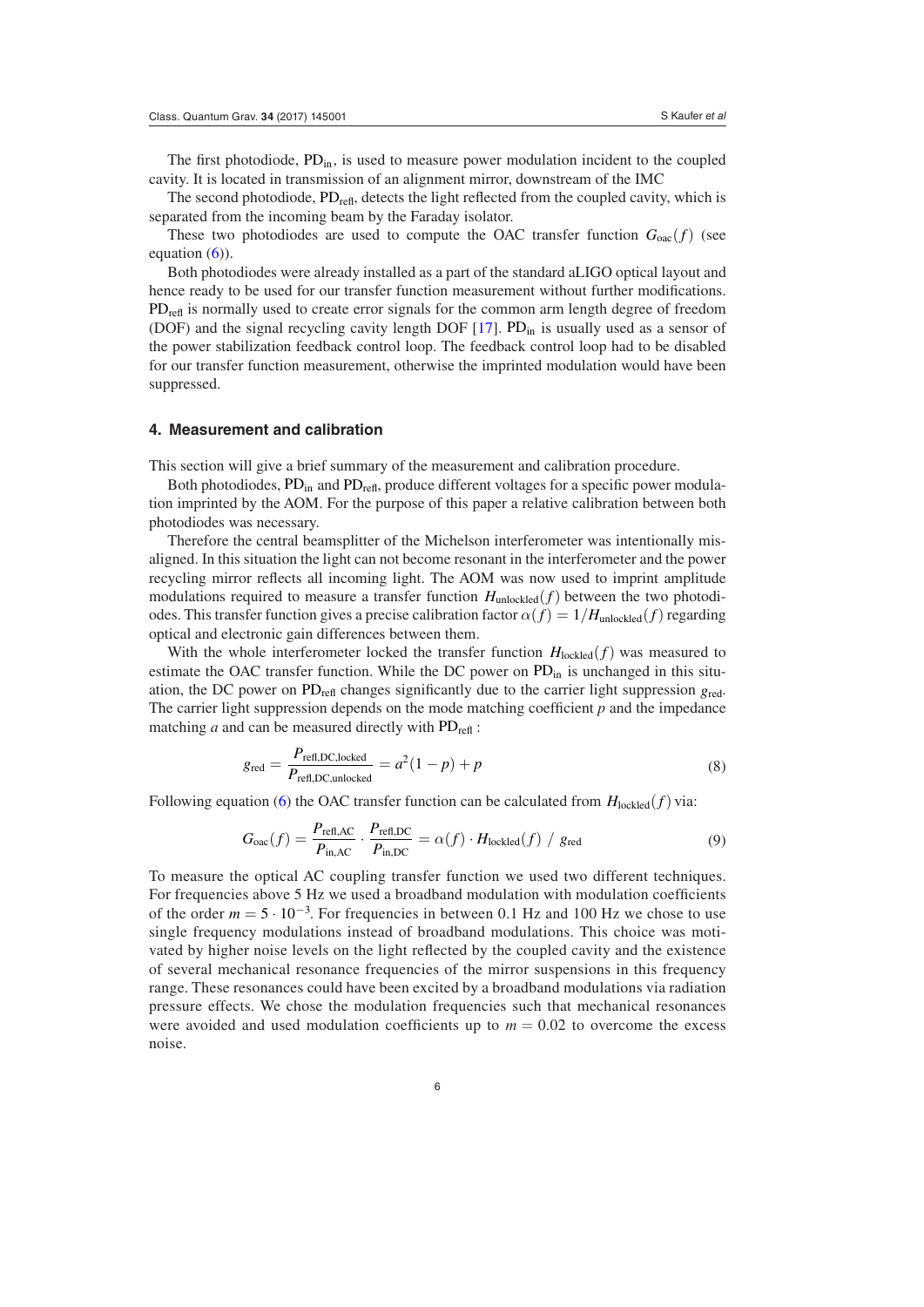<span id="page-6-0"></span>

**Figure 3.** Measurement of the optical AC coupling transfer function, blue: broadband modulations for frequencies above 5 Hz, red: single frequency modulations with error bar in black, green: theoretical optical AC coupling transfer function for derived optical AC coupling gain and simulated corner frequency.

Whenever a transfer function  $H_{xy}$  between two signals  $x(f)$  and  $y(f)$  is measured, the estimate  $\hat{H}_{xy}$  of the transfer function comes with a statistical error. Assuming an unbiased measurement the normalized rms error  $\epsilon$  for the gain estimate  $|\hat{H}_{xy}|$  can be determined via the coherence  $\gamma_{xy}^2$  between both signals and the number of averages  $n_D$  [\[18](#page-9-17)]:

$$
\epsilon[|\hat{H}_{xy}|] = \frac{\text{s.d.}[|\hat{H}_{xy}|]}{|H_{xy}|} = \frac{(1 - \gamma_{xy}^2)^{1/2}}{|\gamma_{xy}| \sqrt{2 n_{\text{D}}}}
$$
(10)

The error in the phase estimate  $\hat{\Phi}_{xy}$  in radians can be found to match the standard deviation (s.d.) when  $\epsilon$  is small :

$$
\mathrm{s.d.}[\hat{\Phi}_{xy}] \approx \epsilon [|H_{xy}|] \tag{11}
$$

Consequently the coherence was measured in parallel to the transfer function measurement. A very strong coherence could be measured for the broadband modulations above 20 Hz. Therefore a statistical error of  $\epsilon \leq 0.125$  dB and s.d.  $|\hat{\Phi}_{xy}| \leq 0.8^{\circ}$  could be derived. The modulation strength and the number of averages was then adjusted to yield at least  $\epsilon < 1$  dB for every single frequency modulation measurement. The error bars for the measurements in figure [3](#page-6-0) are derived using the measured coherence and number of averages and represent the individual statistical errors for each modulation frequency.

## **5. Results and simulation**

In figure [3](#page-6-0) we present a Bode diagram of the broadband optical AC coupling transfer function measurement (blue) as well as the single frequency modulation measurements (red). There are two major findings from this measurement: the optical AC coupling gain is  $g = 10.43$ dB and the coupled cavity is in an overcoupled state. The overcoupled state manifests itself in the phase behavior of the transfer function measurement. The phase flip of 180◦ between frequencies below and above the corner frequency is characteristic for overcoupled cavities.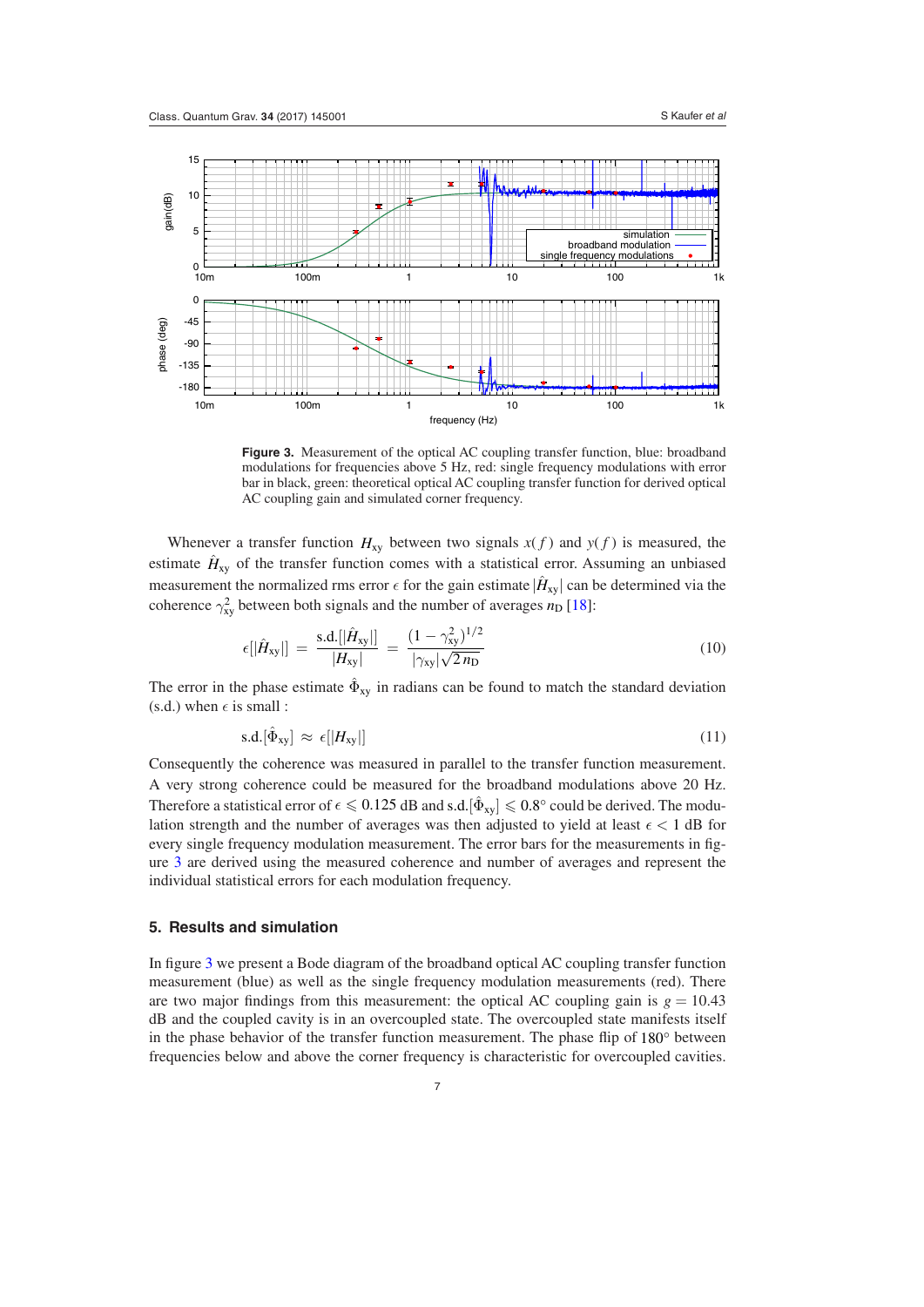<span id="page-7-0"></span>**Table 1.** Power reduction  $g_{\text{red}}$ , impedance matching *a*, non resonant mode content *p* and optical AC coupling gain *g*, derived from the measurements and predicted via simulations.

|               | $g_{\text{red}}$ | a        |        | $g$ (dB) |
|---------------|------------------|----------|--------|----------|
| Preestimation | 0.0147           | $-0.068$ | 0.01   | 11.16    |
| Measured      | 0.01209          | $-0.050$ | 0.0096 | 10.43    |

The carrier field in reflection is dominated by the carrier light leaking out of the resonator, which has a phase of 180<sup>°</sup> compared to the directly reflected noise sidebands outside the cavity linewidth (see figure [1](#page-2-0)).

To compare our results with the OAC theory we had to estimate several parameters of the coupled cavity. Hence an Optickle simulation [\[19](#page-9-18)] of the complete optical setup was performed. Based on our knowledge of the interferometer we estimated a corner frequency  $f_0 = 0.64$  Hz, a mode matching coefficient *p* and an impedance matching *a* (see table [1](#page-7-0)). These estimates directly inferred a predicted carrier reduction *g*red and an OAC gain *g*.

In a second step we calculated a set of parameters *p*, and *a* from our measurements. Therefore we relied on the fact that independent measurements of the carrier reduction *g*red and the optical AC coupling gain *g* allow to estimate the impedance matching *a* as well as the mode matching coefficient *p*.

We measured the carrier reduction  $g_{\text{red}}$  and OAC gain *g* as described in the section [3.](#page-4-1) With the equations ([7\)](#page-3-1) and [\(8](#page-5-0)) the parameters *a* and *p* were estimated. Our predicted values for impedance matching, non resonant mode content, power reduction and OAC gain are compared to the values resulting from the measurements in table [1.](#page-7-0) The preestimated and measured parameters are in close agreement with each other. We then used our measured optical AC coupling gain *g* and the simulated corner frequency to calculate the theoretical curve shown in green in figure [3](#page-6-0).

The measured transfer function agrees with the theoretical curve for high frequencies regarding its flat behavior. The measured data for frequencies below 5 Hz, however, deviates from the predicted OAC transfer function stronger than the derived statistical errors for an unbiased measurement can explain.

#### **6. Discussion**

The single frequency modulations yield very consistent results with the broadband measurements, therefore a qualitative difference of both measuring methods could mostly be ruled out. The deviation between our data and the theoretical transfer function at low frequencies could not be fully explained by the statistical errors of the measurements. However, in a gravitational wave detector with its numerous feedback control loops, other couplings could be the cause of this deviation.

Such a coupling could, for example, be caused by the differential arm length control loop. The interferometer is using a DC readout scheme, which means that the power level at the output port is used as an error signal to control the differential arm length degree of freedom. Therefore an injected power modulation which is transferred through the complete interferometer would be interpreted as a differential arm length change. The control loop would try to counteract this power change by acting on the testmasses, this could produce additional modulation in reflection of the interferometer. Such couplings are not included in our simulations but have the potential to bias the measurement. Further investigations about additional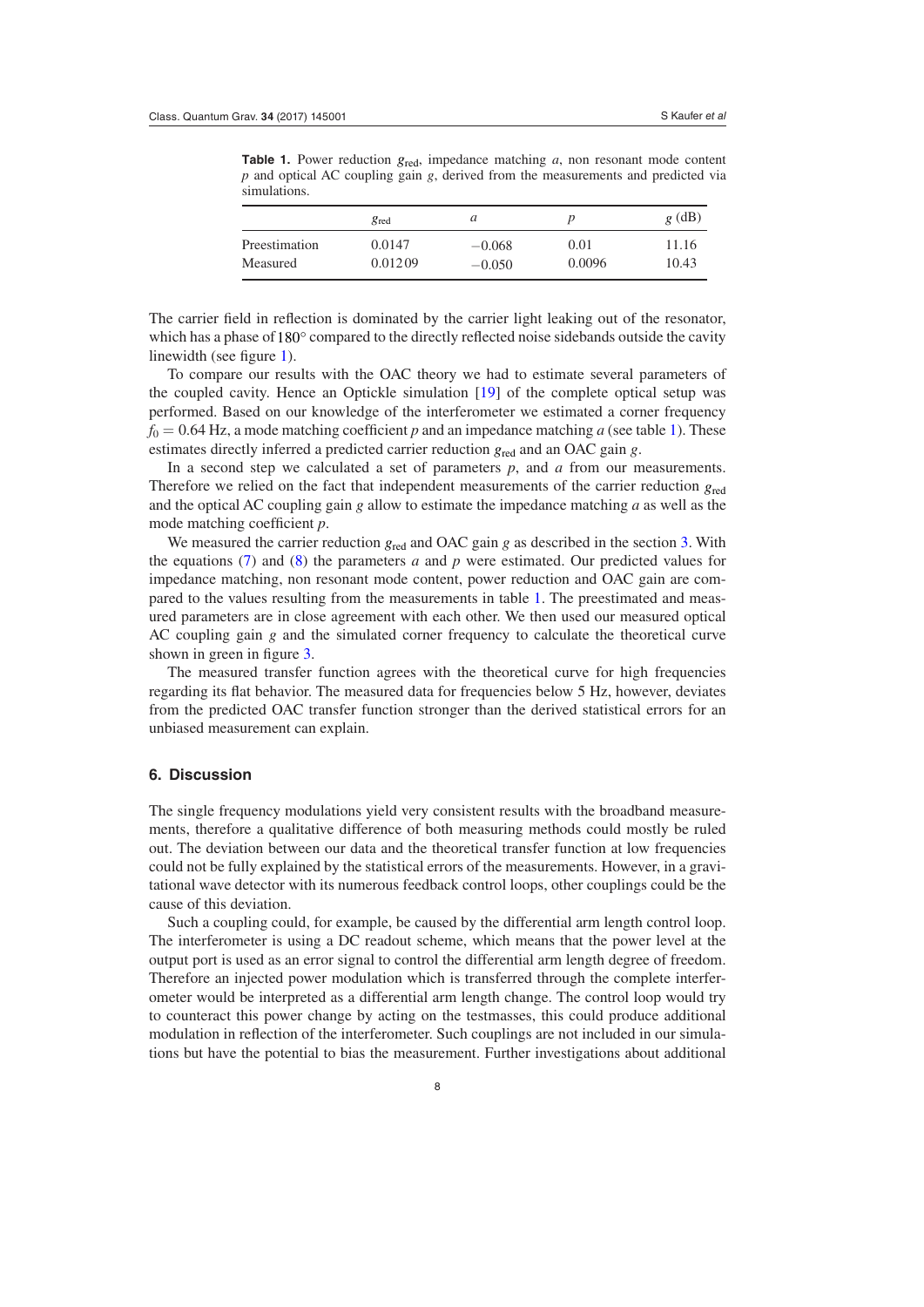couplings of power modulations on the incoming beam to power modulations in reflection of the coupled cavity should be performed.

Our measurements show the potential of the optical AC coupling technique for future improvements in power stabilization feedback control loops. Including the OAC technique at aLIGO could improve the shot noise limited power stability by 10 dB compared to the classical detection scheme which is currently used.

The implementation of OAC into a working power stabilization concept comes with relatively small additional effort. The only requirement for implementation is a low noise photodiode in the reflection port of the power recycling cavity. Since the aLIGO power stabilization is remote controlled, an OAC loop could be set up in parallel to the traditional stabilization and then be used as a test environment for a detailed noise analysis of this technique. Even though relative intensity noise is not a limiting noise source in the current state of the aLIGO detectors, the possibility to switch to an OAC based stabilization would help on further investigating OAC under realistic environmental conditions, especially regarding additional sensor noise attributed to OAC. As a first step this detector could be set up outside of the vacuum system, nevertheless using an in vacuum detector could be beneficial regarding pointing and scattering effects.

Third generation gravitational wave observatories like ET [[12\]](#page-9-11) or the newly proposed speed meter topology [[20\]](#page-9-19) rely on the use of power recycling resonators. This means OAC will stay a viable option for future gravitational wave detectors, since narrow linewidth resonators will be available.

#### **7. Conclusion**

We demonstrated the first measurement of an optical AC coupling transfer function at a gravitational wave detector. The optical AC coupling gain at the aLIGO Livingston detector was found to be  $g = 10.43$  dB, which is in close agreement with simulations. To reach an equivalent enhancement in signal to shot noise ratio without OAC the detected power would need to be increased by a factor of 10. The effort to produce a complex photodiode array, capable of detecting such an increased power level, would be very high.

The shape of the transfer function follows theory closely, having small deviations at low frequencies. These deviations might be caused by couplings not included into our simulations, like the influence of other feedback control loops.

An implementation of optical AC coupling into a power stabilization feedback control loop at the aLIGO detectors comes with small experimental effort. It would provide great additional information about potential noise sources of OAC in a realistic test bed. The presented measurements demonstrated the large potential of OAC for third generation GWDs and should encourage further investigations.

#### **Acknowledgments**

The authors want to acknowledge useful discussion with Anamaria Effler and Brian O'Reilly. Thanks to Keiko Kokeyama for the aLIGO Optickle script, which was used for our simulations. LIGO was constructed by the California Institute of Technology and Massachusetts Institute of Technology with funding from the National Science Foundation. It operates under Cooperative Agreement No. PHY-0757058. Advanced LIGO was built under Grant No. PHY-0823459. MK wants to acknowledge NSF Grant No. PHY-1505779 and Grant